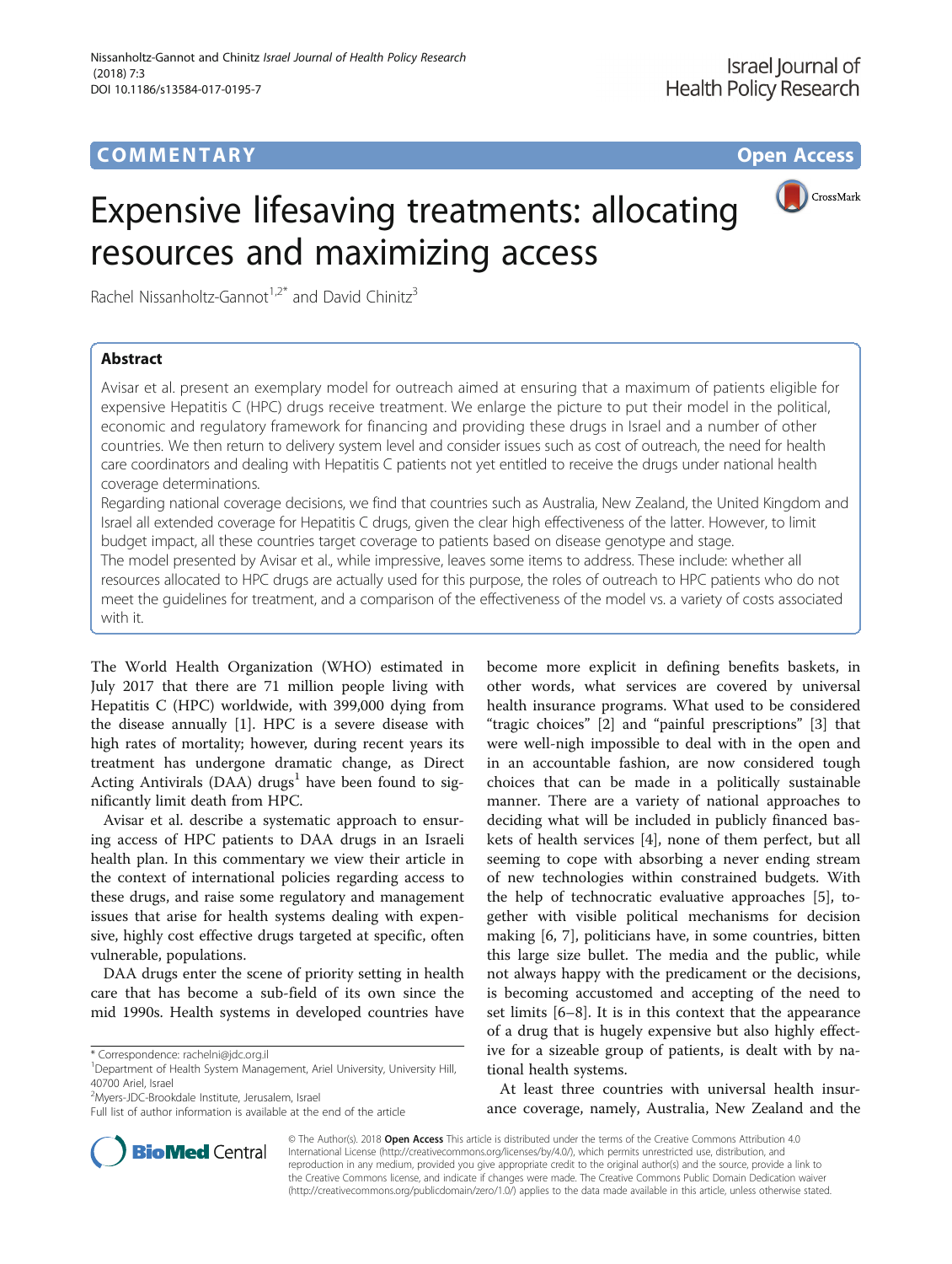United Kingdom have documented policies for HPC drugs. The health systems of these countries face the same challenge as the Israeli system. Comparison among them and to the Israeli case highlights the advantages and challenges facing universal health systems in dealing with access to HPC drugs.

Australia through its Pharmaceutical Benefits Scheme (PBS), the UK NHS through the National Institute for Clinical Excellence (NICE), and New Zealand through its Pharmaceutical Management Agency (Pharmac), have faced the issue of financing these expensive and highly effective drugs. In the case of Australia, with a quarter of a million HPC patients, access to DAA drugs was guaranteed for hepatitis genotypes 1 through 4, while patients with genotypes 5 and 6 are granted access to these drugs in combination with interferon and ribavirin [[9](#page-3-0)].

In New Zealand, there are approximately 50,000 HPC cases, at a cost of between US \$48,000 to \$96,000 per treatment with DAA. Pharmac, based on cost effectiveness data, and negotiations with suppliers, made HPC drugs such as sofobuvir, ledipasvir/sfosbuvir and partiaprevir, combined with ritonavir and ombitasvir and dasbuvir available to patients meeting access criteria in 2016. [[10](#page-3-0)]

In the UK, with 215,000 cases [\[11](#page-3-0)], NICE recommended three new treatment options for hepatitis C: daclatasvir, ledipasvir/sfosbuvir, and ombitasvir/paritaprevir/ritonavir with or without dasabuvir. According to the recommendations, these drugs should be administered according to patient genotype and liver disease stage. Patients receiving treatment outside of the guidelines, at the time of its publication, could continue the treatment until their treating physician considered it appropriate to stop. These recommendations were expanded in October 2016 and January 2017. The number of options of drugs choice were expanded and the guidelines also recommend that a multidisciplinary team will decide on the treatment. [\[12](#page-3-0)].

In Israel, DAA drugs are quite expensive (at least 130,000 NIS per patient) and ways have to be found to maximize benefit within limited budgets. The policy response has two steps. The first is to maximize financial coverage to HPC patients within budget constraints. The second is to ensure that HPC patients who have been given coverage actually receive the treatment.

The first step is accomplished through the mechanism of the Public Committee to Update the National Health Insurance (NHI) Basket of Services [[6\]](#page-2-0). As described elsewhere, this committee allocates a pre-determined budgetary increment to new drugs and health technologies each year. Based on a combination of cost effectiveness criteria and public values, this allocation includes detailed indications for utilization of the services added to the basket. However, once a treatment is included for specified indications, patients meeting the relevant criteria are given free access to it, provided it has been recommended by qualified physicians. In the case of DAA drugs, the Ministry of Health (MOH) managed to reduce the price of treatment through negotiation with pharmaceutical companies, which increased the finance available for these drugs without this coming at the expense of other drugs and technologies that also are worthy of being included in the NHI basket of services.

These country examples highlight that the justifications for allocating resources to DAA drugs rest crucially on prioritizing HPC patients according to their clinical status. This brings into focus the second policy step; namely, ensuring that all patients whose clinical status qualifies them for treatment are in fact treated with DAA drugs. Carrying out the intended policies is the responsibility of the health care delivery system, and in particular, in Israel, the four Health Plans that cover the entirety of Israel's population. Ever since the Black Report on the UK National Health Service in 1980 [\[13\]](#page-3-0), it is well known that financial access does not guarantee actual utilization of health entitlements. Especially for vulnerable populations, wherein the incidence of HPC is disproportionately high, the system must engage in outreach in order to ensure appropriate uptake of services. When relatively large sums are allocated to DAA drugs, it is imperative to maximize their utilization, especially given their high levels of efficacy. Pharmac accompanied its decision to cover DAA drugs describe above with creation of an e-tool for clinicians to learn how to prescribe the medications [[14\]](#page-3-0).

The article by Avisar et al. presents an exemplary model for expediting access to HPC drugs in the context of an Israeli health plan. The Multi-disciplinary Patient Centered Model (MSPC) that it describes coalesces providers from different professions and organizational subsystems, including managers, nurses, pharmacists, family physicians and specialists. This unique array, while developed in the context of one region, appears readily adaptable to other regions of the health plan, as well as to other Israeli health plans and delivery systems in other countries.

The very comprehensiveness of the model, however, highlights concerns not raised in the article. First, given the large sums of money involved, the question is posed whether it is necessary to monitor whether the resources allocated for DAA treatment are actually being used for that purpose. There are two options. One is to require financial reporting by health plans of exactly how much they are spending on these drugs. In the case of the Macabbi plan's program as described, it is reasonable to assume that the outreach efforts lead to exhaustion of the relevant budgets. But if not, should policy makers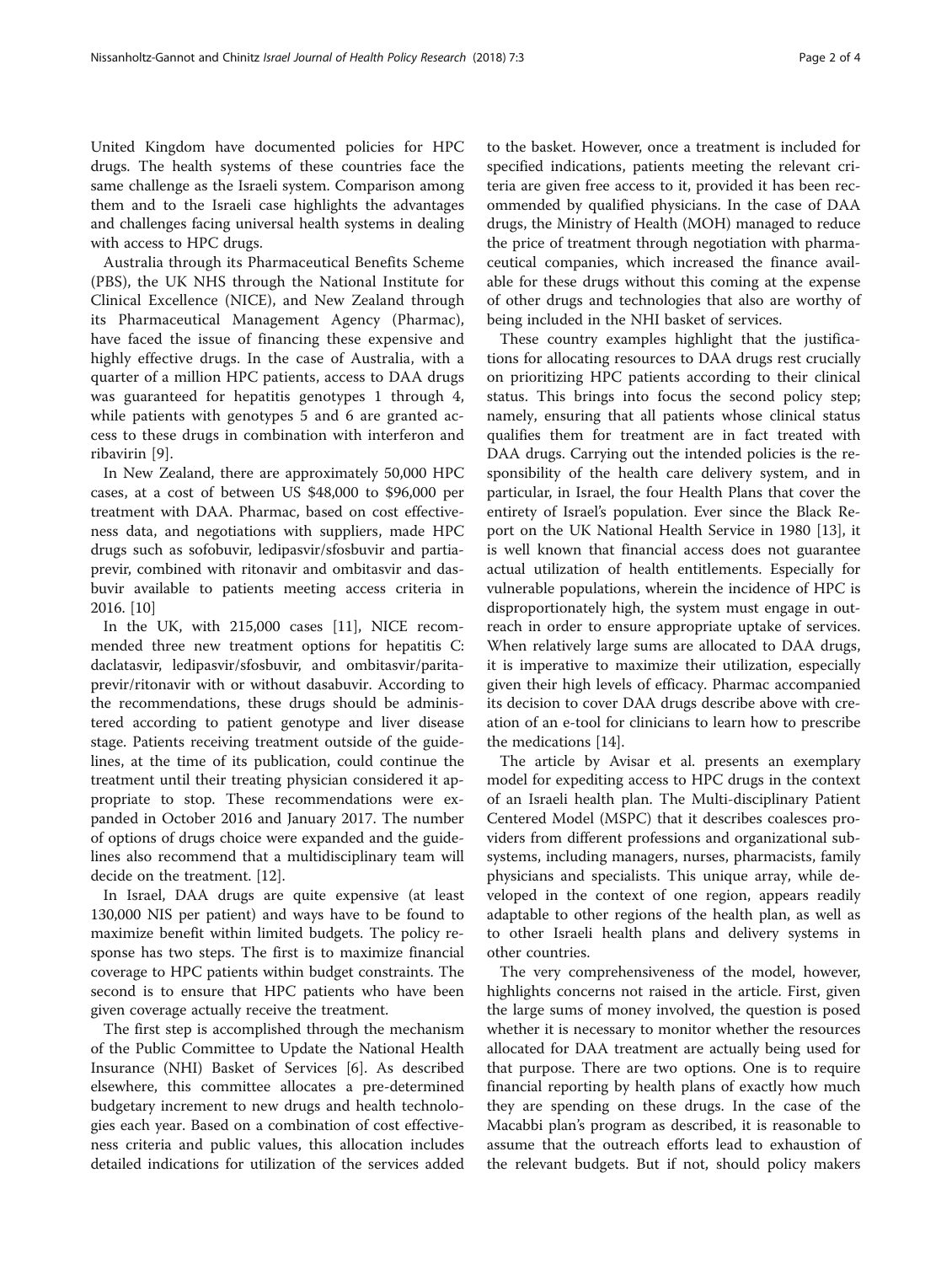<span id="page-2-0"></span>hold plans accountable for this specific utilization of the funds, or assume that funds not used for DAA drugs are used for other services included in the NHI basket? While this conundrum applies to any drug or service in the basket, in the case of a dramatically effective treatment such as DAA for HPC, such monitoring may be considered particularly desirable.

Second, while the MSPC model strives to ensure access to DAA drugs for all patients meeting the relevant criteria, how does the health plan relate to HPC patients not so covered? Are steps necessary to explain to such patients that the delay in their access to the drugs will not unduly harm them? Overall, the Israeli public seems to accept the limitations of the process for expanding the NHI basket of services [6, 7]. But in the case of a highly effective and high profile treatment, learning about the perspective of untreated patients, and nurturing public understanding and maintaining public trust in coverage determinations, may be called for.

The HPC treatment model described in the article by Avisar et al. highlights the importance of better understanding the role of nurse coordinators, definition of the role, and development of policies for training and regulation of this evolving function, issues that have also been raised by others [[15, 16\]](#page-3-0).

Finally, and related to the previous point, the article by Avisar et al. does not discuss the costs of the MSPC model. A complete assessment of the cost effectiveness of HPC drugs should include the expensive costs of work force, organizational redesign, and evaluation linked to the MSPC model. It is perhaps likely that the coordinated, continuous and culturally appropriate aspects of the MSPC model will prove to be worth their cost, and also that the model will be relevant for application to other areas health service delivery to targeted groups. Still, the cost of organizational innovations such as MSPC needs to be accounted for.

## Conclusion

The MSPC model for expediting access to HPC drugs in Israel, while impressive, leaves some items to address. These include: whether all resources allocated to HPC drugs are actually used for this purpose, the roles of outreach to HPC patients who do not meet the guidelines for treatment, and a comparison of the effectiveness of the model vs. a variety of costs associated with it. Continuous evaluation of the model in the case of HPC in Macabbi, as well as in other settings and regarding other high cost/high effectiveness treatments, can shed light on these aspects and how they should be dealt with.

## Endnotes

<sup>1</sup>DAAs are molecules that target specific nonstructural proteins of the virus and this results in disruption of viral replication and infection. All the names of the different medications in the paper were taken from the references. The authors are not physicians, therefore, we do not refer to the mechanism of specifics drugs.

#### Abbreviations

DAA: Direct acting antivirals drugs; HPC: Hepatitis C; MOH: Ministry of Health; MSPC: The Multi-disciplinary patient centered model; NHI: National health insurance law; NHS: National Health Service; NICE: National institute for clinical excellence; PBS: Pharmaceutical benefits scheme; Pharmac: Pharmaceutical management agency; UK: United Kingdom; WHO: The World Health Organization

#### Acknowledgements

We thank the editors for their helpful comments.

Funding

Not applicable.

#### Availability of data and materials

Reports and recommendation of organizations are public and available at the websites of the relevant organizations.

#### Authors' contributions

Both authors have read and approved the final version of the manuscript. Both authors was responsible for the study design. RN was responsible for data collection, and both authors were responsible for the data analysis. The paper was primarily written by RN, with important contribution and additions provided by DC.

#### Ethics approval and consent to participate

Not applicable.

#### Consent for publication

Not applicable.

#### Competing interests

The authors declare that they have no competing interests in this research.

#### Publisher's Note

Springer Nature remains neutral with regard to jurisdictional claims in published maps and institutional affiliations.

#### Author details

<sup>1</sup>Department of Health System Management, Ariel University, University Hill 40700 Ariel, Israel. <sup>2</sup> Myers-JDC-Brookdale Institute, Jerusalem, Israel.<br><sup>3</sup> Department of Hoalth Bolicy and Management, School of Bublic. <sup>3</sup>Department of Health Policy and Management, School of Public Health, Hebrew University-Hadassah, Jerusalem, Israel.

### Received: 5 December 2017 Accepted: 6 December 2017 Published online: 04 January 2018

#### References

- 1. WHO. Global Hepatitis Report. 2017. [http://apps.who.int/iris/bitstream/](http://apps.who.int/iris/bitstream/10665/255016/1/9789241565455-eng.pdf) [10665/255016/1/9789241565455-eng.pdf](http://apps.who.int/iris/bitstream/10665/255016/1/9789241565455-eng.pdf).
- 2. Calebresi G, Bobbitt P. Tragic choices. New York: Norton & Co; 1978.
- 3. Aaron H, Schwartz W. The painful prescription. Washington D.C: The Brookings Institution; 1980.
- 4. Schreyögg J, Stargardt T, Velasco-Garrido M, Busse R. Defining the "health benefit basket". In: Nine European countries: evidence from the European Union health BASKET project. Eur J Publ Health. 2005. p. 2–10.
- 5. Golan O, Hansen P. What health technologies should be funded: a prioritization framework based explicitly on value for money. Isr J Health Policy Res. 2012;1:44.
- 6. Nissanholtz-Gannot R, Chinitz D, Rosenbaum S. What should health insurance cover? A comparison of Israeli and U.S. approaches to benefit design under National Health Reform. HEPL (forthcoming). 2018;
- 7. Chinitz D, Meislin R, Grau I. Values, institutions and shifting policy paradigms. Health Policy. 2009;90:37–44. 1.550; 47/83; 33/67; 6; 2